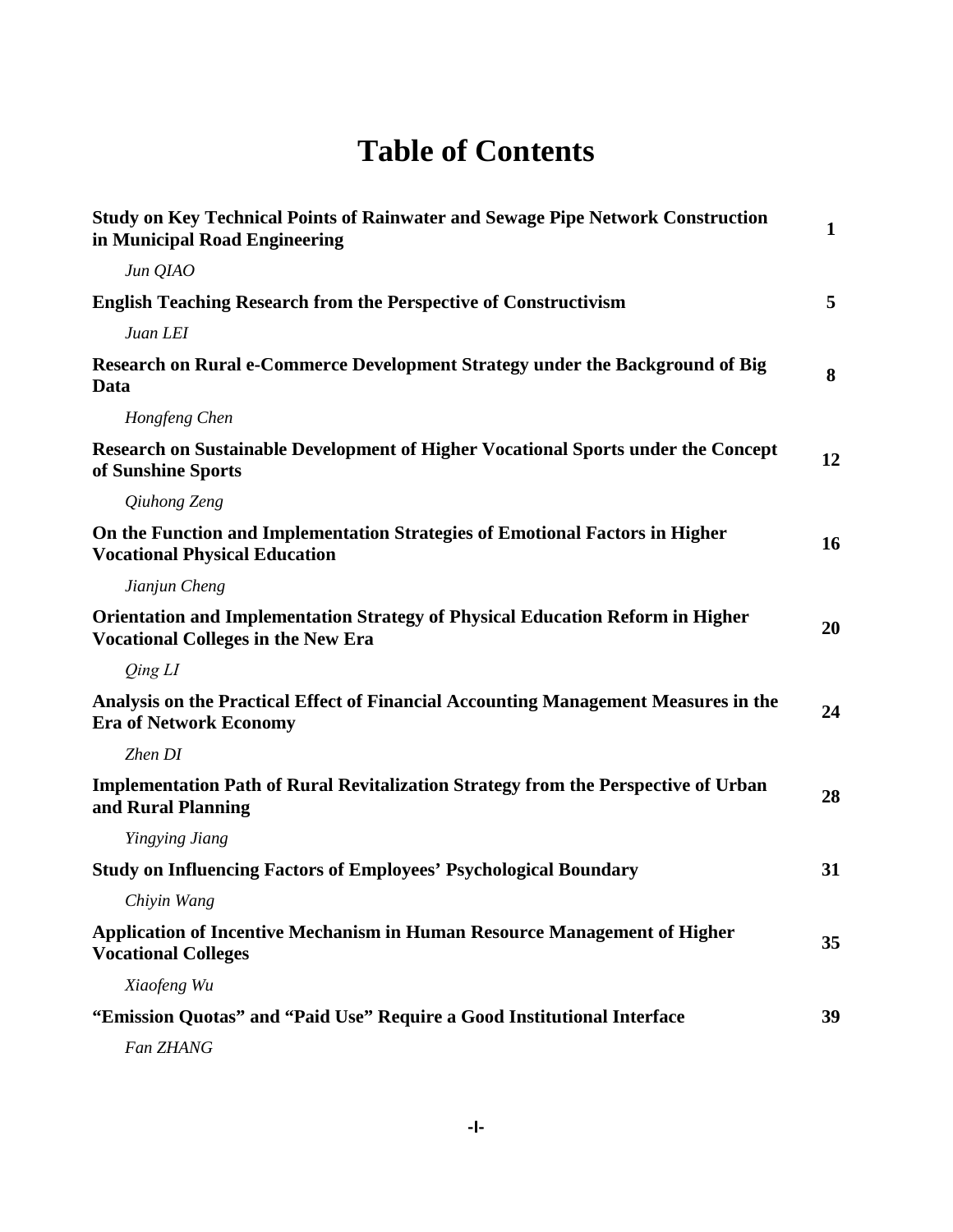| <b>Investigation of Students' National Identity at Primary and Secondary Schools in</b><br><b>Northwest Chinese Minority Areas</b> | 43  |
|------------------------------------------------------------------------------------------------------------------------------------|-----|
| Xiaoxia Shao                                                                                                                       |     |
| <b>Application of Geophysical Methods in Deep Metallic Ore Exploration</b>                                                         | 49  |
| Hui XU, Shuyan He, Ye LI                                                                                                           |     |
| On the Enlightenment of Value Law to College Students' Investment                                                                  | 55  |
| <b>Bo</b> Zhang                                                                                                                    |     |
| Research on Top-Level Design of Smart Health Care Community System Based on<br><b>Demand Orientation</b>                           | 59  |
| Xinge Hu, Xiaoxiao Yu                                                                                                              |     |
| Analysis on the Spatial Heterogeneity of the Interactive Impact of Green Development<br>and Green Innovation in China              | 65  |
| Xiaoyan Chang                                                                                                                      |     |
| <b>Crime and Violence in Informal Settlements: Unsafe Neighbourhoods</b>                                                           | 75  |
| Yiying Wang                                                                                                                        |     |
| The Influence of Embodied Participation on the Space of Physical Bookstore                                                         | 82  |
| Jing Zeng, Wen Hu                                                                                                                  |     |
| The Dilemma and Efficiency Improvement of Government Governance in Digital<br><b>Transformation</b>                                | 87  |
| Haohan Wu                                                                                                                          |     |
| Analysis on the Changes of China's Food Safety Policy from the Perspective of<br><b>Discontinuous Equilibrium</b>                  | 92  |
| Xiaojin Qin                                                                                                                        |     |
| Research on Opportunities and Challenges for Chinese Retailers in the Post-Epidemic<br>Era                                         | 98  |
| Lili Cao, Jing Huang                                                                                                               |     |
| On Colonialism of a Passage to India: Natural Ecology Perspective                                                                  | 104 |
| Gao Linjia                                                                                                                         |     |
| The Uncertainty of Law and the Function of Logical Method in the Reasoning of<br><b>Judicial Decision</b>                          | 109 |
| Liu Juan                                                                                                                           |     |
| Measurement and Analysis of the Level of Green Economy Development in the Yellow<br><b>River Basin</b>                             | 112 |
| JI Tonghui, DU Ying                                                                                                                |     |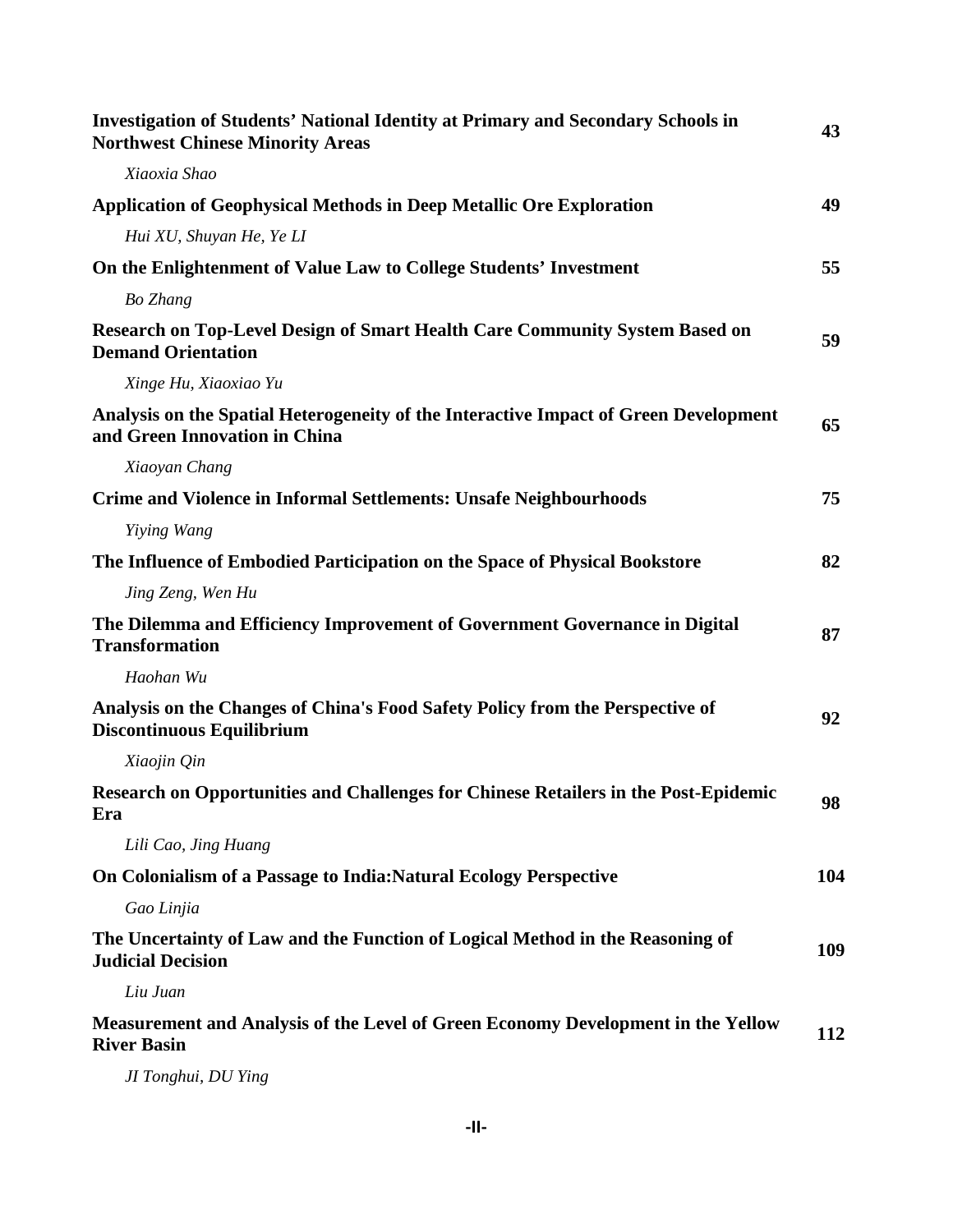| <b>Research on K Firm Employee Benefits Management Problems and Solutions</b>                                                                                                         | 118 |
|---------------------------------------------------------------------------------------------------------------------------------------------------------------------------------------|-----|
| Xinyue Liu, Jing Huang                                                                                                                                                                |     |
| <b>Research on Process Quality Problems and Improvement Measures of Prefabricated</b><br><b>Building</b>                                                                              | 126 |
| Hongju Hu                                                                                                                                                                             |     |
| How Does Chinese e-Commerce Company Pinduoduo Solve the Problem of Poverty<br><b>Alleviation and Its Motivation and Effect Analysis</b>                                               | 130 |
| Minghao Li                                                                                                                                                                            |     |
| Research on the Protection and Landscape Planning of Wetland Parks Based on<br><b>Landscape Ecology</b>                                                                               | 135 |
| Liwei Liu                                                                                                                                                                             |     |
| <b>Research on the Development Path of Small and Medium-Sized Tourism Enterprises</b><br>in Yunnan under the Background of Normalization of Epidemic Prevention and<br><b>Control</b> | 141 |
| Linshan Yin, Xinhua Zhang, Zhijun Liu                                                                                                                                                 |     |
| Research on the Influence of the Development of Xiamen Pilot Free Trade Zone on<br>Regional Economy under the Background of the Belt and Road                                         | 145 |
| Yujie Yang, Xuemei Wang                                                                                                                                                               |     |
| Discussion on Emotional Freedom Techniques with Meridian Acupoints in the Mental<br><b>Health Counseling of Left-Behind Children</b>                                                  | 152 |
| Hongshen Zhang, Ziyuan Fu, Zhihua Zeng, Yufeng Zhao, Lihua Huang                                                                                                                      |     |
| <b>Survey Analysis of College Students' Cognition and Practice of Anti-Epidemic Spirit--</b><br>Take Traditional Chinese Medicine Resources and Development Major as An Example       | 158 |
| Zhigiang Zhang                                                                                                                                                                        |     |
| <b>Impact of Human Activities on the Concentrations of Biogenic Elements in the Natural</b><br><b>Environment of the Yangtze River Basin</b>                                          | 163 |
| Ruichen Zheng                                                                                                                                                                         |     |
| The Challenge, Reason and Future of the Conflict between Man and Elephant in<br>Dashujiao Village                                                                                     | 179 |
| Yizhi Hu                                                                                                                                                                              |     |
| Research and Strategies on the Risks of Foreign Direct Investment in Different<br><b>Countries</b>                                                                                    | 188 |
| Xinsheng Zhang                                                                                                                                                                        |     |
| The Impact of Investor Sentiment on Innovation Investment Behavior of Chinese a-<br><b>Share Listed Companies</b>                                                                     | 193 |

*Yue Zhong, Lu Li*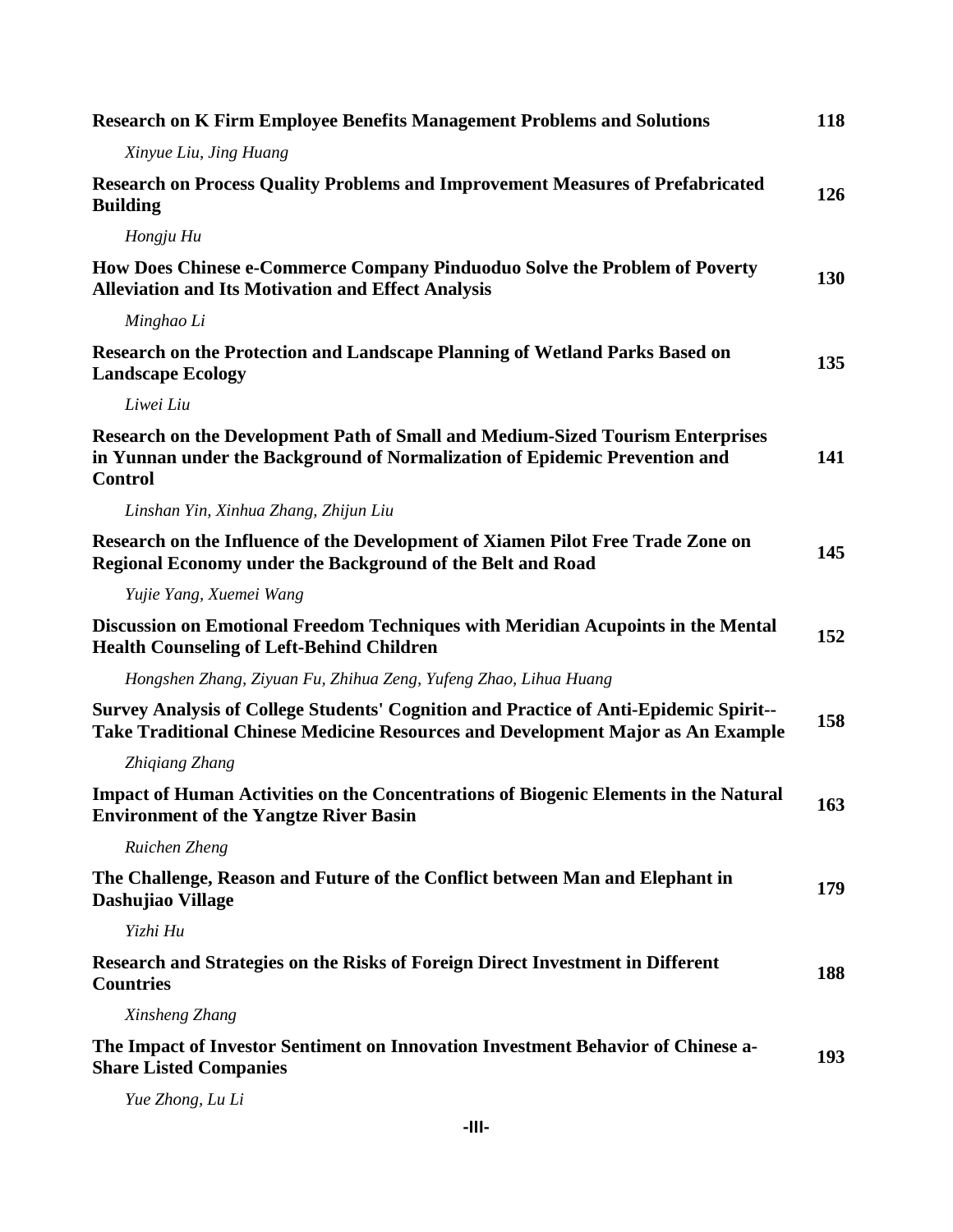| <b>Measuring the Effects of the Pboc Forward Guidance on Chinese Stock Yield</b>                                                                             | 201 |
|--------------------------------------------------------------------------------------------------------------------------------------------------------------|-----|
| Xinyi Xu                                                                                                                                                     |     |
| <b>Empirical Study on the Impact of Digital Economy on High-Quality Economic</b><br><b>Development--Based on OLS regression model</b>                        | 206 |
| Xu Yihong, Li Wanli                                                                                                                                          |     |
| Analysis and Comprehensive Evaluation Research on Influencing Factors of Regional<br><b>Economic Vitality-Take Provinces and Cities in China as Examples</b> | 213 |
| ShiWen Zhang                                                                                                                                                 |     |
| Study on the Relationship between Social Support, Sense of Psychological Control and<br><b>Mental Health Based on a Positive Psychological Perspective</b>   | 224 |
| Deyu Zhang                                                                                                                                                   |     |
| Research on Anti-Poverty Strategies At Grassroots Level in Ethnic Areas in Post-<br><b>Poverty-Relief Era</b>                                                | 230 |
| Li na                                                                                                                                                        |     |
| Address the Structural Unemployment of Graduates through Supply-side Reform--<br>From the perspective of improving employability                             | 236 |
| Xuemin Zhang, Xiangjun Zhang                                                                                                                                 |     |
| An Overview of Major Sports Events Economic Impacts on China and Other<br><b>Countries</b>                                                                   | 240 |
| <b>Beier Chen</b>                                                                                                                                            |     |
| Analysis on the Demand and Challenge of Participatory Social Governance in China                                                                             | 245 |
| Lei Li, Yuqiao Yan                                                                                                                                           |     |
| <b>Field Note 1: Investigation and Thinking of Shandan Army Horse Taming Skills</b>                                                                          | 249 |
| Jiliang Xu, Wenjing Li                                                                                                                                       |     |
| Digital Protection of Regional Cultural Landscape: A Case Study of Mani Heap in<br>Riwoqê County, Tibet                                                      | 255 |
| Fanyue Zeng, Han Sun, Zhijun Peng                                                                                                                            |     |
| Analysis on the Transformation and Upgrading of New Infrastructure                                                                                           | 260 |
| Yulan Tian                                                                                                                                                   |     |
| <b>Current Situation and Potential of Trade Cooperation Between China and 10 ASEAN</b><br><b>Countries</b>                                                   | 265 |
| Angi Zhou                                                                                                                                                    |     |
| Practice on the Project Management to the Digital Transformation of Group<br><b>Enterprise</b>                                                               | 276 |
|                                                                                                                                                              |     |

*Kejun Bi, Yangting Liu, Quande Zhong*